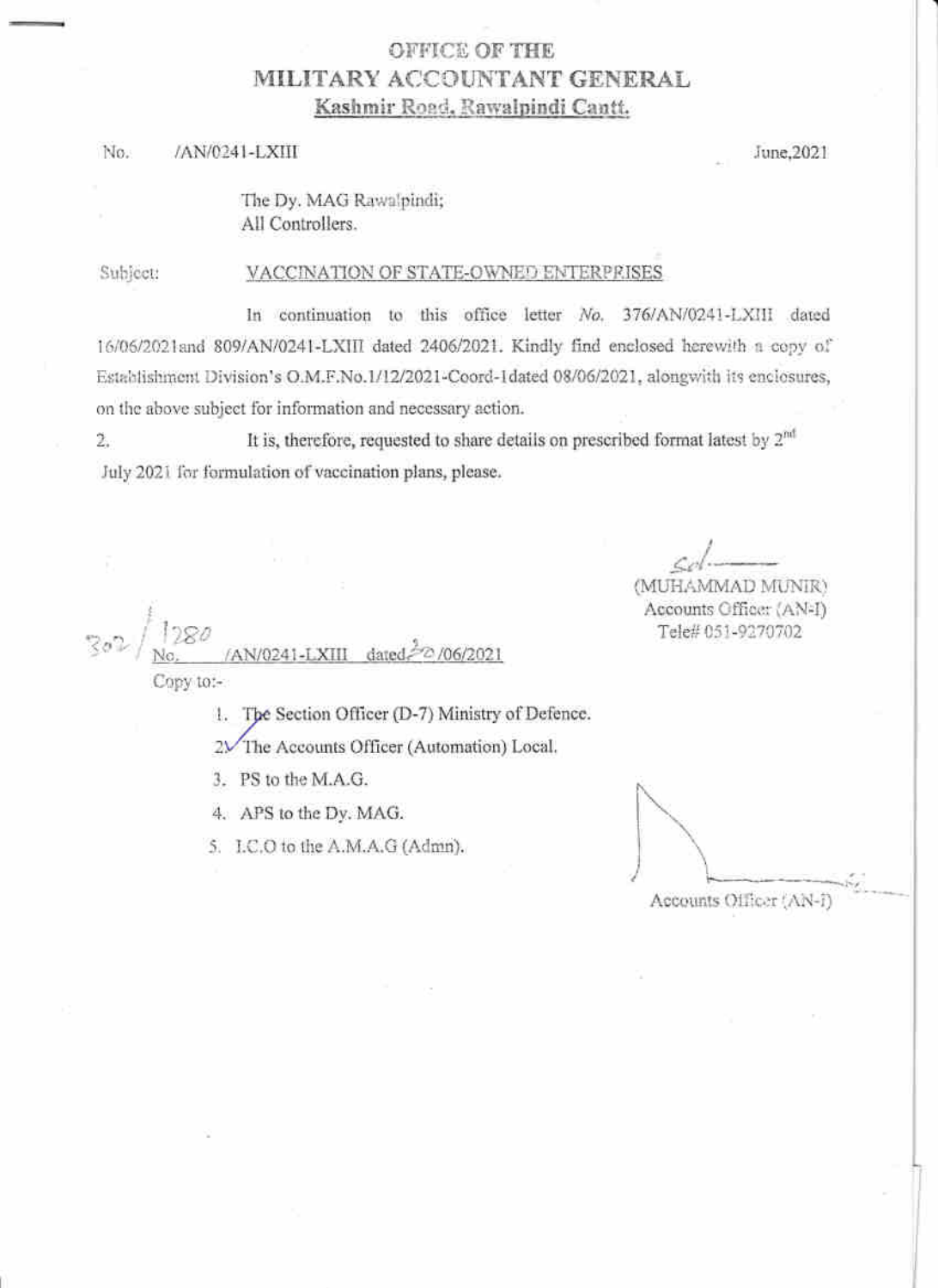**BY SPECIM GOVERNMENT OF PAKISTAN** MINISTRY OF DEFENCE (DEFENCE DIVISION) 

# Subject: - VACCINATION OF STATE OWNED ENTERPRISES

In continuation of this Ministry's U.O of even number dated 7<sup>th</sup> June, 2021. Kindly find enclosed copy of Establishment Division's O.M. F.No. 1/12/2021-Coord-I dated 8<sup>th</sup> June 2021, alongwith its enclosures, on the above cited subject for information and necessary action.

The requisite details as per format prescribed in above referred  $\overline{2}$ . U.O is still awaited. It is requested to share details on prescribed format latest by 23<sup><sup>d</sup> June, 2021 for formulation of vaccination plan.</sup>

(Hannan Ys Section Officer

**MOST JHOMBEN** 

23 JUN 2021

MAG, Pakistan Military Accounts Deptt, Rwp. Surveyor General, Survey of Pakistan, Rwp. DG, Military Lands & Cantonments, Rwp. DG, Pakistan Armed Services Board, Rwp. DG, Pakistan Maritime Security Agency, Karachi Director (Admin), NHQ, Slambari, DG, FGEIs (C/G) Directorate, Rawalpindi.

Dte Gen, ISI, Islamabad Director (Admin) JSHQ, Chaktain, Rym SD Dte (SD-1), GHQ, Rawalpindi Director (Admin) AHQ, Islamabad

## Min of Def.u.o.No. 1/1/C-19/D-18/2021 dated 21st June, 2021

Copy for information and necessary action to: -

Snr JS-V  $JS-I$  $JS-TI$ JS-IV JS-VII DS (Army-C) APS to JS-III

Copy for information, with reference to their O.M. quoted above to:-

Establishment Division, Naheed Akhter Chachar. Section Officer (Coord-I), Cabinet Secretariat, Islamabad

| LETTER PERSONED                                    |  |
|----------------------------------------------------|--|
| $\frac{27 - 66 \cdot 201}{12 \cdot 12 \cdot 1500}$ |  |



 $\mathcal{L}^{\mathcal{L}}$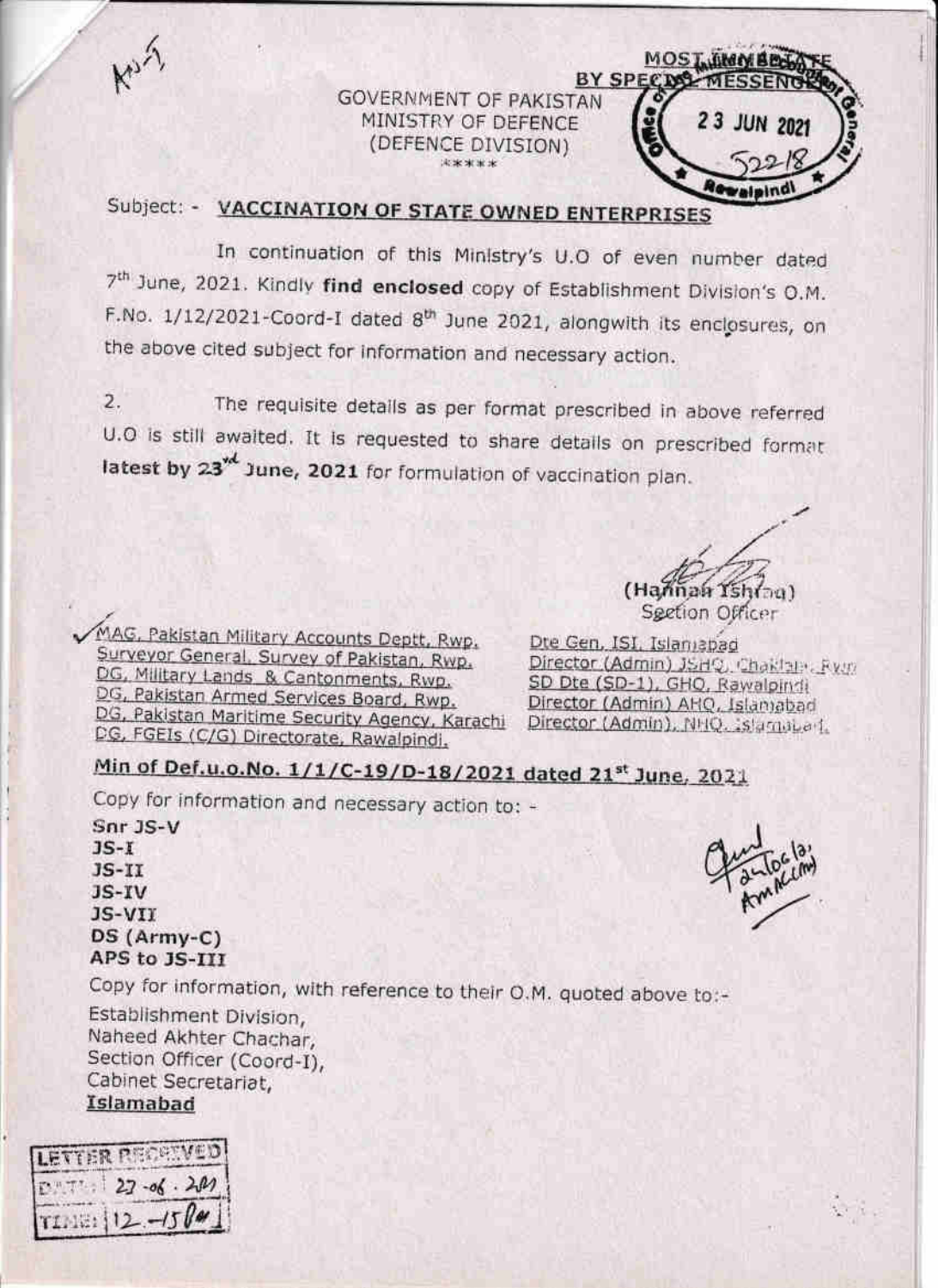

**Most Immediate By Fax / Special Messenger** 

**GOVERNMENT OF PAKISTAN CABINET SECRETARIAT ESTABLISHMENT DIVISION**  $\infty$ 

F. No. 1/12/2021-Coord-I

Islamabad, the 8<sup>th</sup> June, 2021

DE CO OFFICE MEMORANDUM

Subject:-

 $2.$ 

## VACCINATION OF STATE OWNED ENTERPRISES

The undersigned is directed to enclose herewith a self-explanatory copy of National Command and Operation Centre (NCOC)'s letter No. 801/A/NCOC-03 dated 03-06-2021 on the subject noted above and to request that the requisite information as per Annexure-A may kindly be forwarded immediately as target date 4<sup>th</sup> June, 2021 has already elapsed.

The matter may be accorded "Top Priority".

(Naheed Al-liter Chachar) Section Officer (Coord-I) Ph. No. 051-9103576

All Federal Secretaries/Additional Secretaries Incharge, Ministries/Divisions, Islamabad/Rawalpindi.

 $1621/228/$ 

 $6.591724$ 

Deccoos dup.

 $rac{1}{\frac{1}{4}}$ 

MO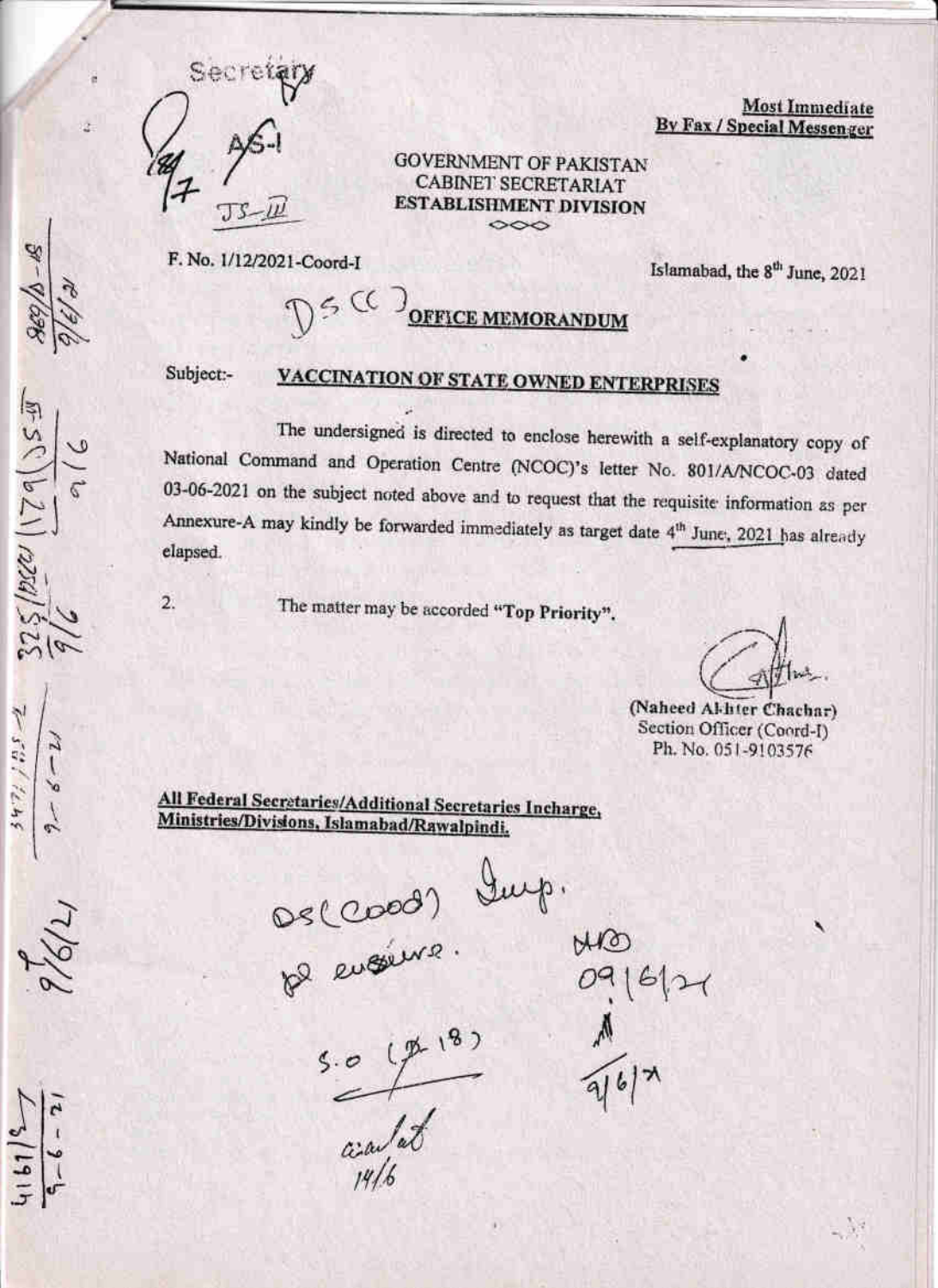EROM : NCOC OF

**Sirtuani** 

 $L_1^{\text{N-B}}$ ,  $L_2^{\text{B}}$ 

 $5$  (*Haswi*)

Bezahirshm.

Dy. N.<br>Datendi...

3 Jun. 2021 11:15PM P1



**Government of Pakistan** ommand and Operation Centre (NCOC) **ISLAMABAD** Fax 051-9224720

FAX ND. : 0519224720

### Vaccination of State Owned Enterprises

In order to galvanize the massive vaccination drive all across the country within the t of 'whole of the nation approach', incorporating different segments of the society. NCC ted 31 May) decided to vaccinate 100 % of public sector employees. In this regard a follow up neeting with 14 x ministries were conducted on 1 June, in which it was decided that all workforce of public owned enterprises, public offices and their families will be vaccinated by 31 July 2021. All secys/ representatives of ministries welcomed the Govt initiative and committed full  $\overline{2}$ support for speedy vaccination of respective work force / families and also assured requisite

medical support where required.

3. To facilitate vaccination of public own enterprises and public servants a cell has been established at NCOC. All ministries are requested to nominate and share details of focal persons for vaccination of respective sectors by 4 June 2021.

4. Establishment Division Only. You are requested to provide details of all state owned enterprises and public servants serving in various ministries by 4 June 2021, as per format attached at Annexura A. A meeting in this regard will be held on 5 June 2021 at NCOC.

5. All ministries are requested to formulate and share data of respective ministries and enterprises by 4 June 2021 as per Annexure B, for formulation of plans and discussion on 5 June 2021.

 $6.$ Necessary coordination may be made with Mr. Naeem Mumtaz (Deputy Director Operations) NCOC on following numbers: -

- ä. ь.
	- Cell No Landline No -
- 051-9224714

0332 8226966

For favorable and immediate action, please.

4670 Dy. No Dated: 05 mand Deputy Director (Operation Spl Secv  $AS-1$ **NCOC**  $AS-II$ đο.  $Sr.$  JS  $(A)$ <sup>w</sup> Establishment Division attent  $JS(CP-1)$ Ministry of Aviation Division  $15 - CP - II$ U. Ministry of Communications  $106(2)$  $JS-(E)$ Ministry of Defence  $JS(R)$ Ministry of Defence Production  $35(7)$ Ministry of Economic Affairs  $JS(0)$ Ministry of Energy **Ministry of Federal Education, Professional Training, National Heritage and Culture**  $JS($ Lit $)$  $CF2A0$ SPS to Secy  $(55, (500.4)$